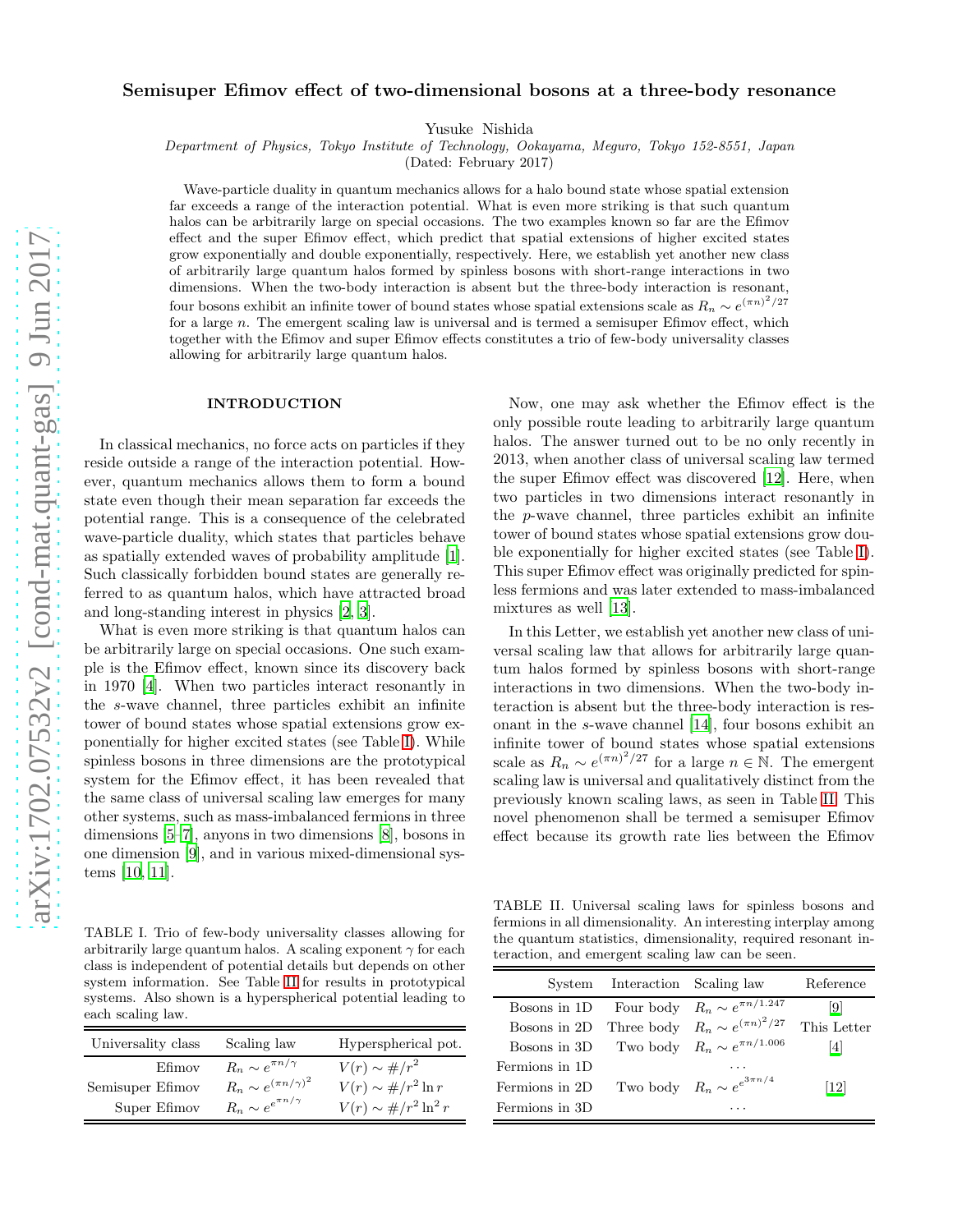effect and the super Efimov effect, which together constitute a trio of few-body universality classes allowing for arbitrarily large quantum halos.

## MODEL ANALYSIS

We first demonstrate the semisuper Efimov effect by a model analysis and discuss its universality later. Let us consider spinless bosons in two dimensions without a two-body interaction but with a three-body interaction. For simplicity, we shall employ the following model Hamiltonian:

$$
H = \int \frac{d\mathbf{k}}{(2\pi)^2} \frac{\mathbf{k}^2}{2} \phi_{\mathbf{k}}^{\dagger} \phi_{\mathbf{k}} - v_0 \int \frac{dkdpdqdp'dq'}{(2\pi)^{10}} \chi(\mathbf{p}, \mathbf{q}) \chi(\mathbf{p}', \mathbf{q}') \times \phi_{\frac{\mathbf{k}}{3} + \mathbf{p}'}^{\dagger} \phi_{\frac{\mathbf{k}}{3} - \frac{\mathbf{p}'}{2} + \mathbf{q}'}^{\dagger} \phi_{\frac{\mathbf{k}}{3} - \frac{\mathbf{p}'}{2} - \mathbf{q}'}^{\dagger} \phi_{\frac{\mathbf{k}}{3} - \frac{\mathbf{p}}{2} - \mathbf{q}}^{\dagger} \phi_{\frac{\mathbf{k}}{3} - \frac{\mathbf{p}}{2} + \mathbf{q}}^{\dagger} \phi_{\frac{\mathbf{k}}{3} + \mathbf{p}}.
$$
\n(1)

Here, we set  $\hbar = 1$  and  $m = 1$  for a mass of bosons, and the three-body potential is assumed to be separable with the form factor provided by  $\chi(p,q) = e^{-(3p^2/4+q^2)/2\Lambda^2}$ , where  $v_0 > 0$  is an attractive coupling constant and  $\Lambda$ is a momentum cutoff. This separable potential is advantageous in that three-body and four-body problems can be solved analytically to gain valuable insights into universal low-energy physics.

By summing an infinite series of Feynman diagrams depicted in Fig. [1,](#page-1-0) the three-body scattering  $T$  matrix from incoming  $(k/3 + p, k/3 - p/2 + q, k/3 - p/2 - q)$ to outgoing momenta  $(k/3 + p', k/3 - p'/2 + q', k/3$  $p'/2 - q'$ , with a total energy  $\varepsilon$ , is found to be

$$
T_3(E, \mathbf{k}; \mathbf{p}, \mathbf{q}; \mathbf{p}', \mathbf{q}') = \frac{72\pi^2 \chi(\mathbf{p}, \mathbf{q}) \chi(\mathbf{p}', \mathbf{q}')}{2\pi^2 / v_0 - \Lambda^2 - E e^{-E/\Lambda^2} E_1(-E/\Lambda^2)},
$$
\n(2)

where  $E \equiv \varepsilon - k^2/6 + i0^+$  is the collision energy in the center-of-mass frame and  $E_1(w) \equiv \int_w^{\infty} dt \, e^{-t} / t$  is the first-order exponential integral. The three-body resonance is defined by the divergence of the T matrix at zero collision energy, which corresponds to a bound state of three bosons with zero binding energy, and is achieved by tuning the coupling constant at  $v_0 = 2\pi^2/\Lambda^2$ .

We now turn to a bound state problem of four bosons right at the three-body resonance. The four-body scattering T matrix denoted by  $T_4(E; p, p')$  satisfies a Skornyakov–Ter-Martirosyan–type integral equation de-picted in Fig. [2,](#page-1-1) where  $E$  is a collision energy in the



<span id="page-1-0"></span>FIG. 1. Feynman diagrams for the three-body scattering T matrix represented by the double line.



<span id="page-1-1"></span>FIG. 2. Feynman diagrams for the four-body scattering T matrix represented by the blob.

center-of-mass frame and  $p(p')$  is an incoming (outgoing) relative momentum of one boson with respect to the others. When the collision energy approaches one of the four-body binding energies,  $E \to -\kappa^2 < 0$ , the T matrix factorizes as  $T_4(E; p, p') \rightarrow Z(p) Z^*(p')/(E+\kappa^2)$ , so that the resulting residue function satisfies

$$
Z(\mathbf{p}) = 9\pi \int \frac{d\mathbf{p}'}{(2\pi)^2} \times \frac{e^{[(\mathbf{p}^2 + \mathbf{p}'^2)/3 + \kappa^2]/\Lambda^2} E_1[(\frac{3\mathbf{p}^2 + 3\mathbf{p}'^2 + 2\mathbf{p}\cdot\mathbf{p}'}{4} + \kappa^2)/\Lambda^2]}{(\frac{2\mathbf{p}'^2}{3} + \kappa^2) e^{(2\mathbf{p}'^2/3 + \kappa^2)/\Lambda^2} E_1[(\frac{2\mathbf{p}'^2}{3} + \kappa^2)/\Lambda^2]} Z(\mathbf{p}').
$$
\n(3)

<span id="page-1-2"></span>Because different partial-wave channels are decoupled, we can set  $Z(\boldsymbol{p}) = e^{i\ell\varphi_{\boldsymbol{p}}}z(|\boldsymbol{p}|)$  and focus on the  $\ell = 0$  channel, which is most favorable to bound states because of the absence of a centrifugal barrier.

The integral equation [\(3\)](#page-1-2) can be solved analytically in the low-energy limit  $\kappa \ll \Lambda$  with the leading-logarithm approximation [\[12,](#page-4-10) [13\]](#page-4-11). To this end, we assume that the integral is dominated by the region  $\kappa \ll p' \ll \Lambda$ and split the integral into two parts,  $\kappa \ll p' \ll p$  and  $p \ll p' \ll \Lambda$ , where the sum of  $p^2$  and  $p'^2$  in the integrand is replaced with whichever is larger. Consequently, the integral equation [\(3\)](#page-1-2) is reduced to

$$
\zeta(x) = \frac{27}{4} \int_{\delta}^{x} dx' \zeta(x') + \frac{27}{4} \int_{x}^{\ln \Lambda/\kappa} dx' \frac{x}{x'} \zeta(x'), \quad (4)
$$

<span id="page-1-6"></span>where  $x^{(i)} \equiv \ln \Lambda / p^{(i)}$  and  $\zeta(x) \equiv z(p)$  are introduced and  $\delta > 0$  is a constant sensitive to ultraviolet physics. Then, by differentiating both sides of Eq.  $(4)$  with respect to x twice, it can be brought into a differential equation,

<span id="page-1-3"></span>
$$
\zeta''(x) = -\frac{27}{4} \frac{\zeta(x)}{x},\tag{5}
$$

which is solved by  $\zeta(x) = A\sqrt{x} J_1(\sqrt{27x}) +$  $B\sqrt{x} Y_1(\sqrt{27x})$ . The resulting solution must satisfy two boundary conditions obtained by setting  $x = \delta$  and  $\ln \Lambda/\kappa$  in Eq. [\(4\)](#page-1-3):

<span id="page-1-5"></span><span id="page-1-4"></span>
$$
\zeta(\delta) = \frac{27}{4} \int_{\delta}^{\ln \Lambda/\kappa} dx' \frac{\delta}{x'} \zeta(x'), \tag{6a}
$$

$$
\zeta(\ln \Lambda/\kappa) = \frac{27}{4} \int_{\delta}^{\ln \Lambda/\kappa} dx' \zeta(x'). \tag{6b}
$$

In the low-energy limit  $\ln \Lambda/\kappa \to \infty$ , the first boundary condition [\(6a\)](#page-1-4) merely relates  $B/A$  to  $\delta$ , while the sec-ond boundary condition [\(6b\)](#page-1-5) leads to  $\tan(\sqrt{27 \ln \Lambda/\kappa})$  =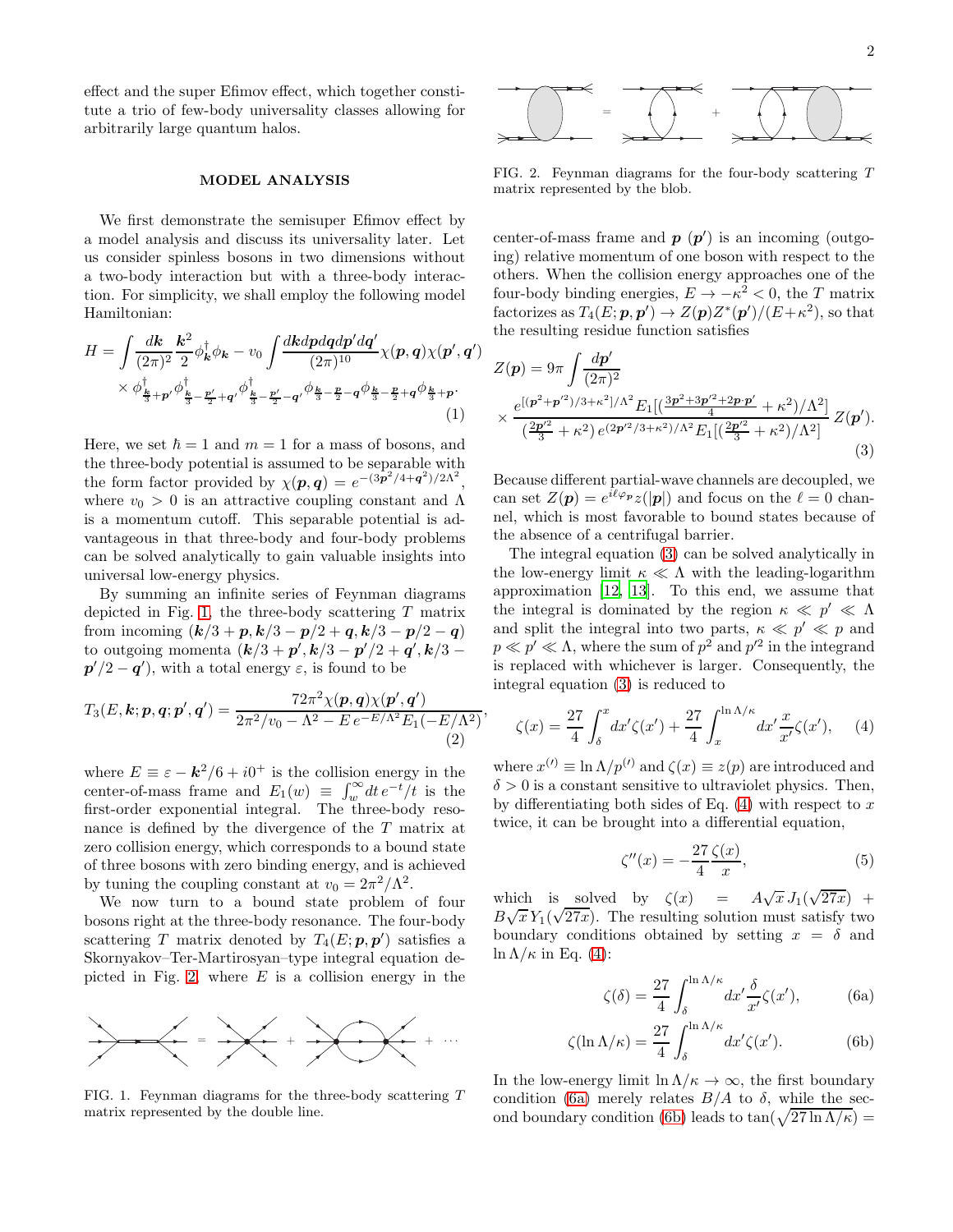<span id="page-2-0"></span>TABLE III. Up to 80th four-body binding energies in the form of  $\ln \Lambda/\kappa_n$ , which gradually converge to the universal scaling law;  $\lim_{n\to\infty} (\sqrt{\ln \Lambda/\kappa_n} - \sqrt{\ln \Lambda/\kappa_{n-1}}) = \pi/\sqrt{27} \approx 0.604600.$ 

| $\boldsymbol{n}$ | $\ln \Lambda/\kappa_n$ | $\ln \Lambda/\kappa_n - \sqrt{\ln \Lambda/\kappa_{n-1}}$ |
|------------------|------------------------|----------------------------------------------------------|
| $\overline{0}$   | $-0.27549$             |                                                          |
| 1                | 2.12031                |                                                          |
| $\overline{2}$   | 5.02648                | 0.785853                                                 |
| 3                | 8.65786                | 0.700444                                                 |
| 4                | 13.0241                | 0.666470                                                 |
| 5                | 18.1231                | 0.648229                                                 |
| 10               | 54.5866                | 0.618347                                                 |
| 20               | 182.339                | 0.608565                                                 |
| 40               | 657.162                | 0.605676                                                 |
| 80               | 2484.10                | 0.604881                                                 |

 $(B - A)/(B + A)$ . Therefore, we find an infinite tower of bound state solutions whose binding energies  $E_n = \kappa_n^2$ for a large  $n \in \mathbb{N}$  are provided by

$$
E_n \propto e^{-2(\pi n + \theta)^2/27} \Lambda^2,\tag{7}
$$

where  $\theta \equiv \arctan[(B-A)/(B+A)]$  is a nonuniversal constant defined modulo  $\pi$ . This is nothing short of the semisuper Efimov effect.

Our finding above can also be confirmed by numeri-cally solving the integral equation [\(3\)](#page-1-2) in the  $\ell = 0$  channel. The obtained binding energies of four bosons are shown in Table [III,](#page-2-0) which indeed converge to the universal scaling law [\(7\)](#page-2-1), with three digits of precision up to the 80th bound state. Because the leading-logarithm approximation does not provide any nontrivial solutions for  $\ell \neq 0$ , arbitrarily large quantum halos do not emerge in the other partial-wave channels.

## UNIVERSALITY

With our model analysis completed, two questions naturally arise. Is the semisuper Efimov effect universal? What if a two-body interaction is present? A valuable insight for answering these questions can be gained from Eq. [\(2\)](#page-1-6). Here, we find that the three-body scattering T matrix right at the three-body resonance in the lowenergy limit  $E \to 0$  has exactly the same form as a propagator of a particle whose mass is  $3m$  up to overall logarithmic energy dependence. This speciality is actually common to the resonant s-wave scattering in four dimensions [\[15,](#page-4-13) [16\]](#page-4-14) and the resonant p-wave scattering in two dimensions [\[8,](#page-4-6) [12](#page-4-10), [13\]](#page-4-11), which can be attributed to the logarithmic divergence of wave function normalization integrals at origin [\[17](#page-4-15)]. Consequently, the low-energy limit of the resonant three-body scattering in two dimensions is universally described by a propagation of a pointlike trimer.

It is then straightforward to arrive at the following effective field theory to capture low-energy physics of twodimensional spinless bosons close to the three-body resonance:

$$
\mathcal{L} = \phi^{\dagger} \left( i \partial_t + \frac{\nabla^2}{2} \right) \phi + v_2 \phi^{\dagger} \phi^{\dagger} \phi \phi \n+ \Phi^{\dagger} \left( i \partial_t + \frac{\nabla^2}{6} - \varepsilon_0 \right) \Phi + g \Phi^{\dagger} \phi \phi + g \phi^{\dagger} \phi^{\dagger} \phi^{\dagger} \Phi \n+ v_4 \phi^{\dagger} \Phi^{\dagger} \Phi \phi + v_6 \Phi^{\dagger} \Phi^{\dagger} \Phi \Phi.
$$
\n(8)

This Lagrangian density is built so as to include all relevant and marginal couplings written in terms of the boson  $\phi$  and trimer  $\Phi$  fields because irrelevant couplings disappear in the low-energy limit. The three-body resonance is achieved by tuning the bare detuning parameter at  $\varepsilon_0 = g^2 \Lambda^2 / 2\pi^2$ , while the other couplings are dimensionless and acquire logarithmic energy dependence through their renormalization. Because our interest lies in the bound state problem of four bosons, we shall not consider the six-body coupling  $v_6$  further.

<span id="page-2-1"></span>The two-body  $v_2$ , three-body g, and four-body  $v_4$  couplings are renormalized by Feynman diagrams depicted in Fig. [3,](#page-2-2) so that their running at a momentum scale  $\kappa \equiv e^{-s} \Lambda$  is governed by

$$
\frac{dv_2}{ds} = \frac{v_2^2}{\pi},\tag{9a}
$$

<span id="page-2-4"></span>
$$
\frac{dg}{ds} = -\frac{g^3}{2\pi^2} + \frac{3gv_2}{\pi},\tag{9b}
$$

<span id="page-2-3"></span>
$$
\frac{dv_4}{ds} = \frac{9g^2}{\pi} + \frac{3v_4^2}{4\pi} - \frac{g^2v_4}{\pi^2} + O(g^2v_2).
$$
 (9c)

While the renormalization group  $(RG)$  equations for  $v_2$ and  $g$  are exact, that for  $v_4$  suffers from higher-order corrections  $\sim g^2 v_2^i$ , with  $i \geq 1$ , but they do not interfere



<span id="page-2-2"></span>FIG. 3. Feynman diagrams to renormalize the (a) two-body, (b) three-body, and (c) four-body couplings. The solid and dashed lines represent propagators of the boson and trimer fields, respectively.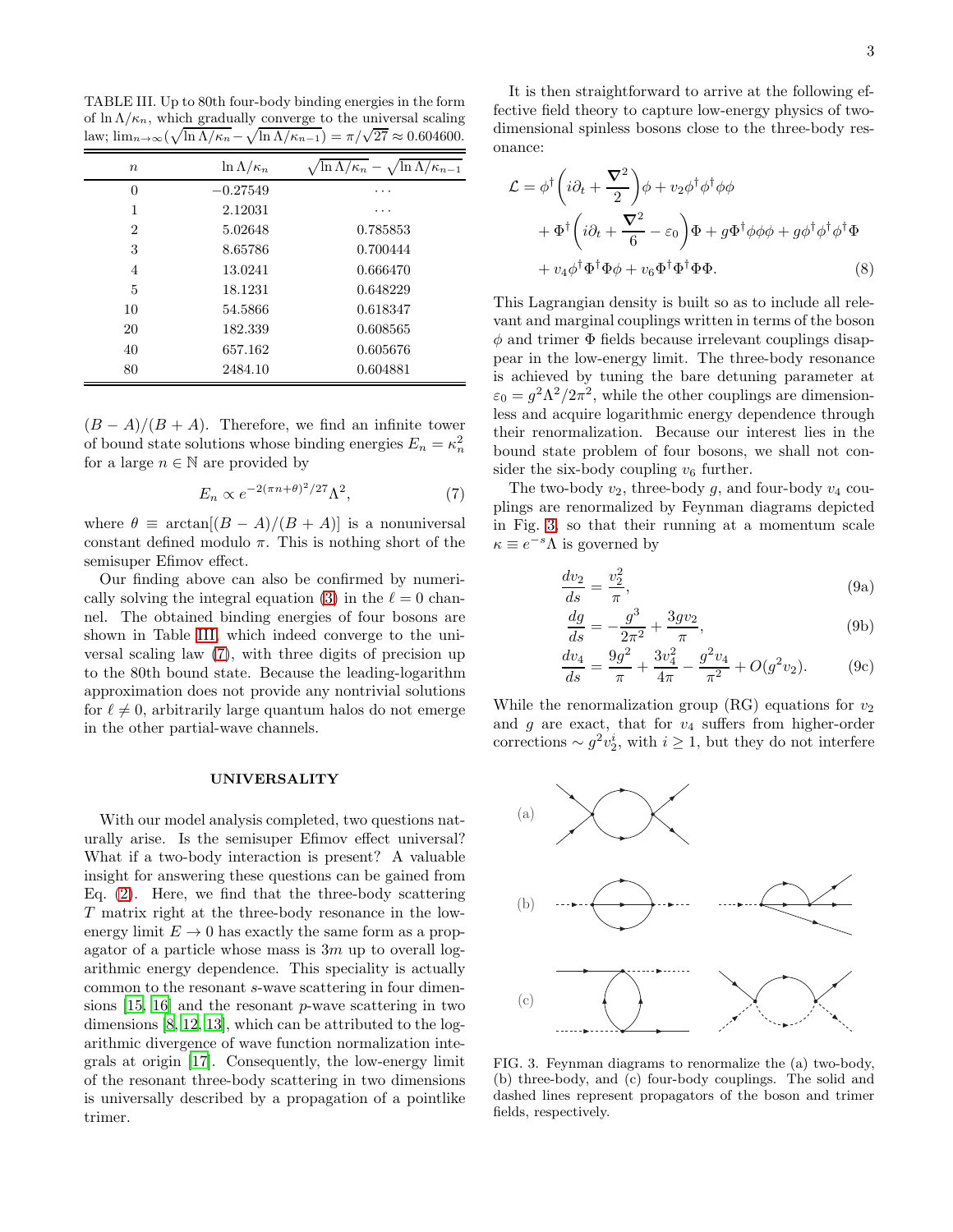with our discussion below. Low-energy physics of the system under consideration can be deduced by studying how these running couplings behave in the infrared limit  $s \to \infty$ .

When the two-body interaction is absent, i.e.,  $v_2 =$ 0, corresponding to an infinite scattering length in two dimensions, the RG equation for  $q$  is solved by

$$
g^{2}(s) = \frac{1}{\frac{1}{g^{2}(0)} + \frac{s}{\pi^{2}}}.
$$
\n(10)

Consequently, the three-body coupling is marginally irrelevant, in that it decreases as  $g^2 \to \pi^2/s$  toward the infrared limit  $s \to \infty$ . By substituting this asymptotic form of  $g^2$  into Eq. [\(9c\)](#page-2-3), the solution to the RG equation for  $v_4$  in the same limit is obtained as

$$
v_4(s) \to -\frac{6\pi}{\sqrt{3s}} \cot(\sqrt{27s} - \theta), \tag{11}
$$

where  $\theta$  is a nonuniversal constant depending on initial conditions for g and  $v_4$  at the ultraviolet scale  $s \sim 0$ . Therefore, we find that  $\sqrt{s}v_4$  is a periodic function of  $\sqrt{s}$ and diverges at  $s_n = (\pi n + \theta)^2/27$  for a large  $n \in \mathbb{N}$ . These divergences of the four-body coupling in its renormalization group flow indicate the existence of an infinite tower of characteristic energy scales,  $E_n \sim e^{-2s_n} \Lambda^2$ , in the system of four bosons. The identification of these scales with four-body binding energies leads to our prediction of the semisuper Efimov effect presented in Eq. [\(7\)](#page-2-1). Furthermore, our RG analysis demonstrates the universality of the semisuper Efimov effect because no assumption on microscopic details of the short-range twobody and three-body potentials has been made.

On the other hand, when the two-body interaction with a finite scattering length is present, the RG equation for  $v_2$  is solved by

$$
v_2(s) = \frac{1}{\frac{1}{v_2(0)} - \frac{s}{\pi}},\tag{12}
$$

whose magnitude decreases as  $v_2 \rightarrow -\pi/s$  toward the infrared limit  $s \to \infty$ . By substituting this asymptotic form of  $v_2$  into Eq. [\(9b\)](#page-2-4), its solution in the same limit is obtained as  $g \to C/s^3$ , where C is a nonuniversal constant. Because the three-body coupling rapidly vanishes, all terms proportional to  $g^2$  in Eq. [\(9c\)](#page-2-3) can be ignored, so that the four-body coupling turns out to behave monotonically as  $v_4 \rightarrow -4\pi/3s$ . Therefore, we find that the semisuper Efimov effect as manifested by Eq. [\(11\)](#page-3-0) disappears in the presence of the two-body interaction.

CONCLUDING REMARKS

We hereby established that arbitrarily large quantum halos can be formed by four spinless bosons in two dimensions when the two-body interaction is absent but

the three-body interaction is resonant [\[14\]](#page-4-12). Their spatial extensions scale as  $R_n \sim 1/\sqrt{mE_n} \propto e^{(\pi n + \theta)^2/27}/\Lambda$  for higher excited states, which is the new class of universal scaling law termed the semisuper Efimov effect. Because it disappears in the presence of the two-body interaction, both two-body and three-body interactions need to be tuned simultaneously to achieve the semisuper Efimov effect. Such double fine-tuning is generally challenging, but it may be possible in ultracold atom experiments. In fact, there have been a number of proposed schemes to implement vanishing two-body but strong three-body interactions both in a free space [\[18](#page-4-16)] and in an optical lattice [\[19](#page-4-17)[–21\]](#page-4-18). Once the three-body resonance without the two-body interaction is achieved in a two-dimensional Bose system [\[22\]](#page-4-19), the emergent semisuper Efimov states of four bosons may be observed in ultracold atom experiments through resonantly enhanced atom losses by varying a detuning parameter [\[23](#page-4-20)[–25\]](#page-4-21).

<span id="page-3-0"></span>Besides such experimental feasibility, our finding in this Letter significantly advances our perspective on quantum few-body physics, in particular, by completing the universal scaling laws for spinless bosons in all dimensionality [\[4,](#page-4-3) [9](#page-4-7)]. Together with that for spinless fermions in two dimensions [\[12\]](#page-4-10), an interesting interplay among the quantum statistics, dimensionality, required resonant interaction, and emergent scaling law can now be seen in Table [II.](#page-0-1) The universal scaling laws discovered so far are classified into either the Efimov effect, the semisuper Efimov effect, or the super Efimov effect, which together constitute a trio of few-body universality classes allowing for arbitrarily large quantum halos.

The last important question is whether there exist even more few-body universality classes allowing for arbitrarily large quantum halos. Some insight may be gained by recalling hyperspherical potentials leading to the Efimov effect [\[4\]](#page-4-3), the semisuper Efimov effect [\[26](#page-4-22)[–28\]](#page-4-23), and the super Efimov effect [\[29,](#page-4-24) [30\]](#page-4-25), which are  $V(r) \sim \frac{\mu}{r^2}$ ,  $\#/r^2 \ln r$ , and  $\#/r^2 \ln^2 r$ , respectively. These potential forms can be deduced from the semiclassical quantization condition,  $\pi n \sim \int^{R_n} dr \sqrt{-V(r)}$ , in the zero binding energy limit [\[31\]](#page-4-26). The resulting hierarchical pattern seen in Table [I,](#page-0-0) together with the Coulomb potential leading to the Rydberg law, inspires us to suggest that the hyperspherical potentials of

and

and

$$
V(r) \sim \frac{\mu}{r^2 (\ln r)^2 (\ln \ln r)} \tag{13a}
$$

$$
V(r) \sim \frac{\mu}{r^2 (\ln r)^2 (\ln \ln r)^2},
$$
 (13b)

if realized, lead to the new scaling laws of

 $R_n \sim$ 

$$
\exp\{\exp[(\pi n/\gamma)^2]\}\qquad(14a)
$$

$$
R_n \sim \exp\{\exp[\exp(\pi n/\gamma)]\},\tag{14b}
$$

respectively, for which a semihyper Efimov effect and a hyper Efimov effect should be reserved. Whether such